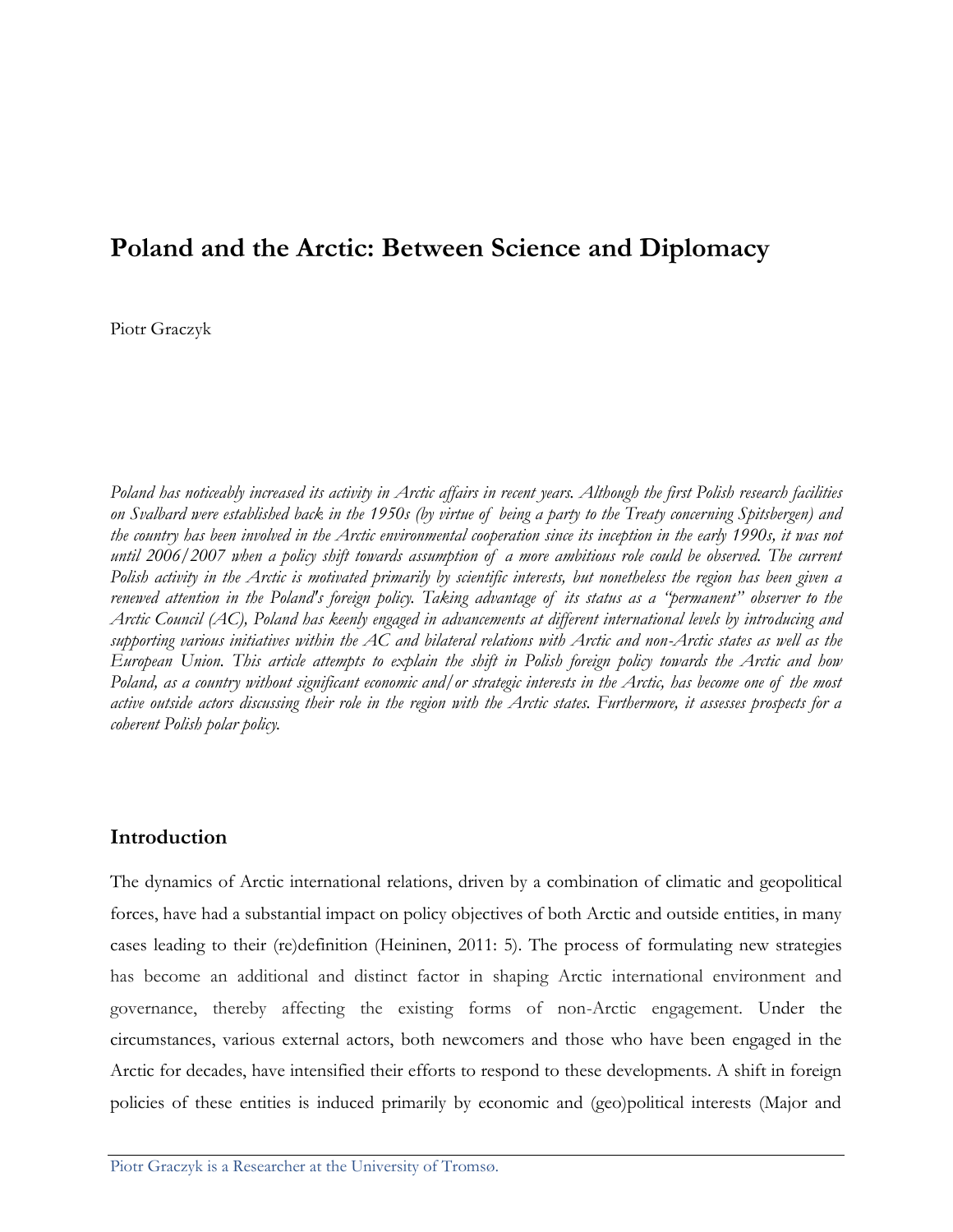Steinicke, 2011). Poland's approach to the region is quite an exceptional case as it has neither of these features. Polish presence in the Arctic is based on long-standing scientific research, conducted primarily on Svalbard. The state's main interest in the region is, therefore, to secure adequate operation conditions for its scientists. Since the European Union (EU) has decided to step up its involvement in Arctic affairs, Poland has gained an additional channel to rally support for its scientific interests in the region through shaping the prospective EU Arctic policy.

This article argues that the current Polish political activity in the Arctic stems from both promotion of its scientific interests and an attempt to play the role of an intermediary state (Schroeder, 2004: 78- 79) in relations between Arctic and other non-Arctic actors. Although Polish activity in Arctic affairs has been boosted in recent years, Poland does not have any officially stated Arctic (or polar) policy. Nonetheless, there is evidence that the Polish government has started to work on a more comprehensive and coherent approach to the polar regions.<sup>1</sup> The purpose of the article is to summarize actions taken in this regard and to assess prospects for a future Polish polar policy. Following a brief background discussion focusing on Polish exploration and science in the Arctic involving a low political interest, attention is given to the shift in Polish foreign policy concerning the Arctic. Then, the main drivers behind an increased activity are identified and accompanied by several examples of Poland's initiatives. The article concludes with an assessment of prospects for a possible Polish polar policy. Sections pertaining to the most recent developments (since 2008) are based largely on author's personal observations as a participant of most of the events.

### **Among Pioneers – Origins of Polish Political Presence in the Arctic**

Poland has a well-established presence in the Arctic in both scientific<sup>2</sup> and political terms. The focus of this article is on Polish political involvement in the region, which, however, stems directly from the scientific one. Poland established its formal connection to the Arctic on 2 September 1931 by ratification of the Svalbard Treaty.<sup>3</sup> Besides equal rights to "the exercise and practice of all maritime, industrial, mining or commercial enterprises" (Svalbard Treaty, Art. 3), it also provides a foundation, although not explicitly stated, for scientific activities in the archipelago for its parties (Machowski, 1995: 18-19). Although there is no international convention regulating scientific activities on Svalbard,<sup>4</sup> they are well carried out based on practices and procedures elaborated throughout the years (Machowski, 1995: 20). Today, all research activities on the archipelago are coordinated by the Svalbard Science Forum, a platform created by the Norwegian government, and chaired by the Research Council of Norway.5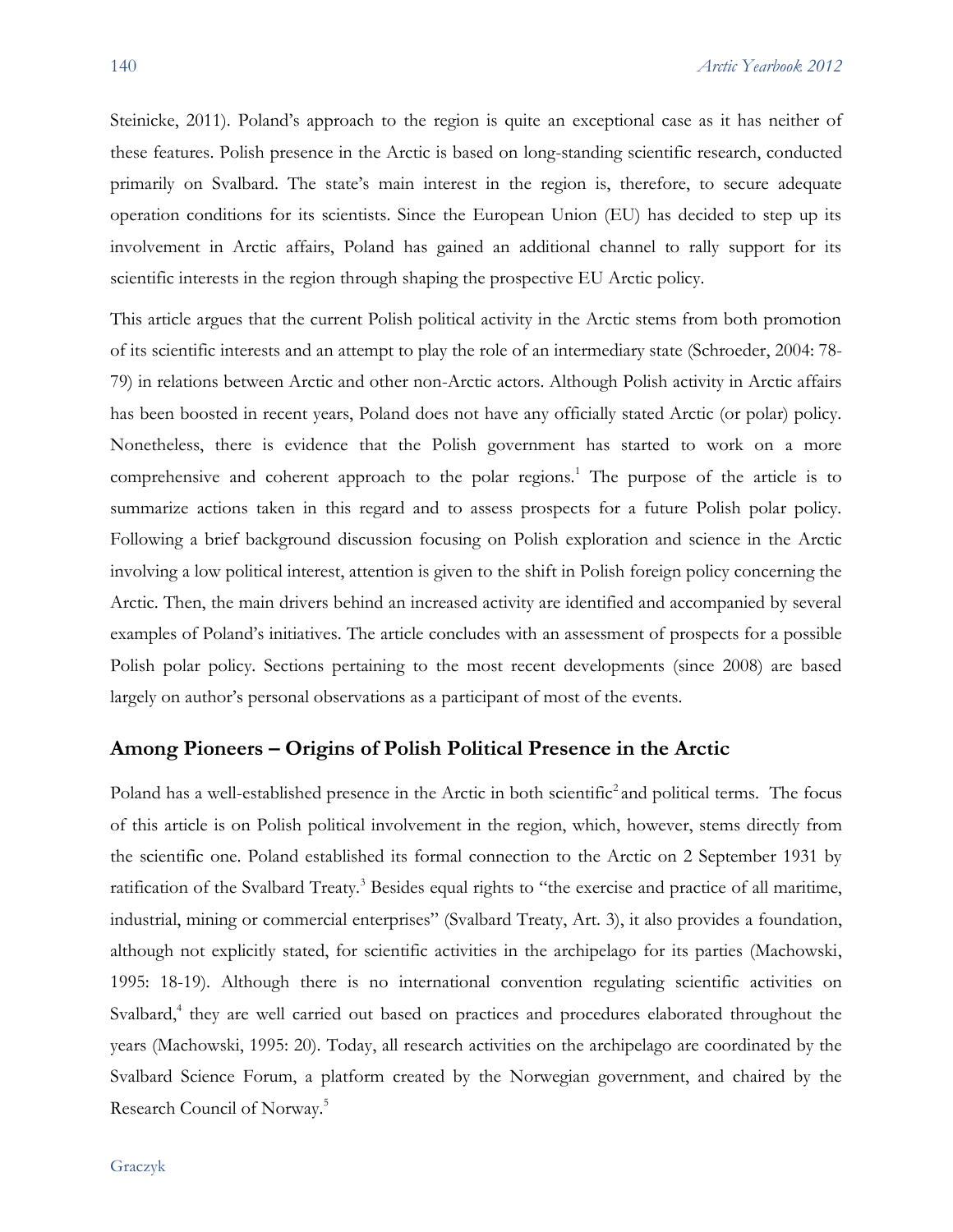It is fair to say that becoming a party of the Svalbard Treaty stimulated further development of Polish polar research, what led to consolidation of the country's scientific interests in the Arctic. Consequently, a need arose to promote freedom of scientific research in the region and to improve political conditions for the integration of non-Arctic scientists in international research programs, most often sponsored by Arctic governments. In this context, Polish interest in concepts of regional cooperative structures that were proposed by Finland, Norway, and Canada (Young, 1998) came as no surprise. Involvement in international institutions, especially driven by Western states, became even more important given the dissolution of the socialist system in the late 1980s and early 1990s and the associated political situation (Graczyk, 2011: 581). Reformulated objectives of Polish foreign policy, introduced by the newly appointed non-communist minister of foreign affairs Krzysztof Skubiszewski, included closer links, and eventual integration, with "the network of west European interdependencies" (Skubiszewski, 1992: 56).

However, the majority of Arctic states had also been interested in the inclusion of non-Arctic countries that significantly contributed to pollution in the region (Joenniemi, 1989: 119). Moreover, external actors conducting sound research in the Arctic could provide environmental cooperation institutions with valuable data (Nilson, 1997: 32). Therefore, Poland as the only "socialist" non-Arctic country along with the Federal Republic of Germany and Great Britain were invited as observers, when Finland initiated negotiations towards the establishment of Arctic environmental cooperation (Oude Elferink, 1992: 129; Graczyk, 2011: 579, 589; Young, 1998: 90). This bargaining process, also called the "Rovaniemi Process", led to the adoption of the Declaration on the Protection of the Arctic Environment and the Arctic Environmental Protection Strategy (AEPS) in June 1991 in Rovaniemi, Finland.

From the outset it was important to Poland to have links with the emerging structures that could affect science activities in the Arctic (Graczyk, 2011: 579). Despite limited capabilities to contribute financially to AEPS programs compared to Germany, Great Britain or the Netherlands (cf. Nilson, 1997: 32), Poland was an accredited AEPS observer state until the creation of the Arctic Council (AC) in 1996 and the absorption of the AEPS by the Council in 1997. The four non-Arctic states – Germany, Great Britain, the Netherlands and Poland – which demonstrated their engagement and interest in the implementation of the AEPS, seamlessly became "permanent" observer states at the AC, however this status was officially confirmed in the declaration of the September 1998 first ministerial meeting in Iqaluit, Canada and reinforced in the Council's Rules of Procedure (Graczyk,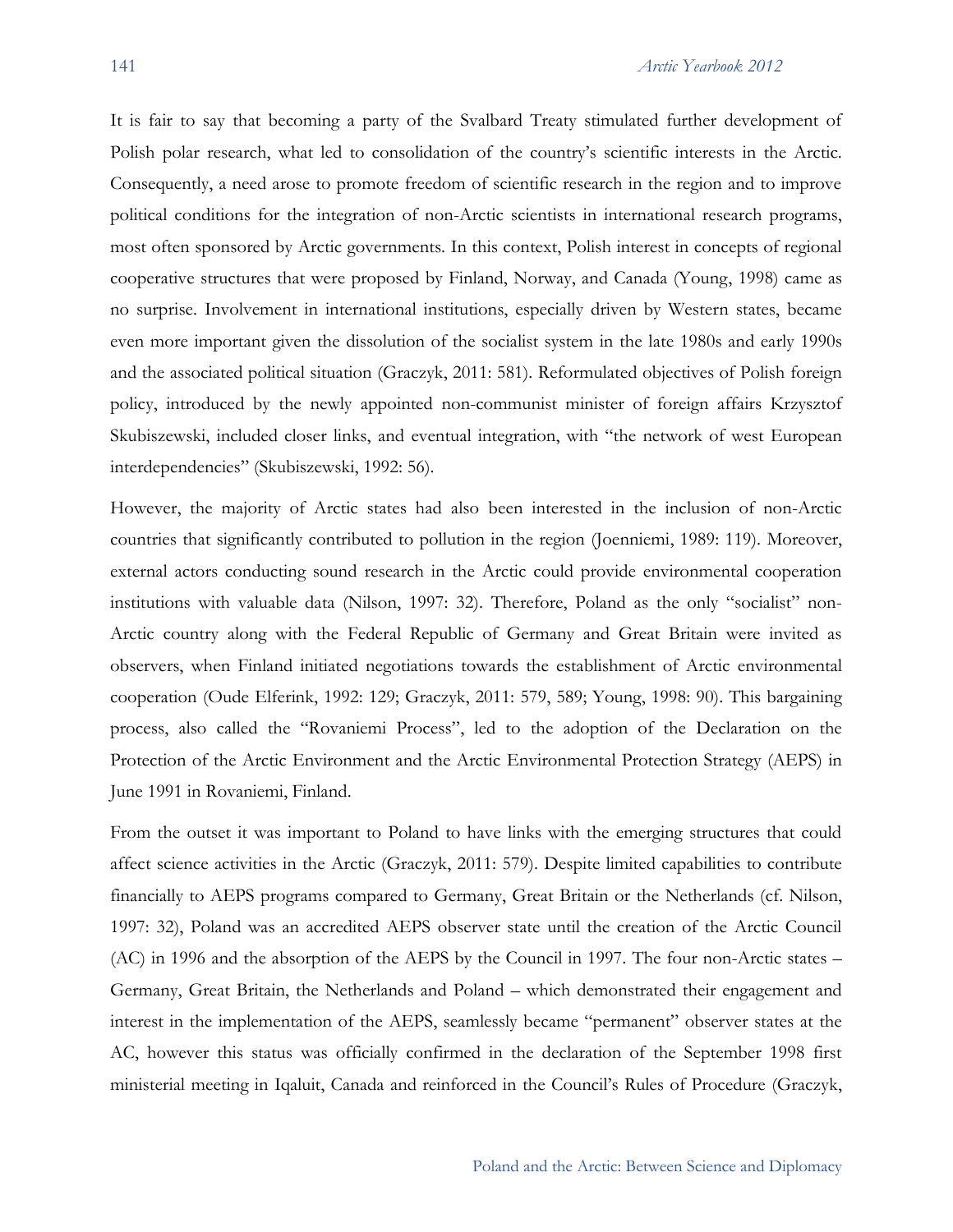2011: 605). These countries were the first outside state actors to be accorded an observer status and they continue to hold it today.

Furthermore, Polish interest extended to the then emerging Barents Euro-Arctic Council/Barents Euro-Arctic Region (BEAC/BEAR) and Council of the Baltic Sea States (CBSS), which, along with the AC and the Nordic Council of Ministers are often referred to as the "four councils of the North". Poland has been an observer at the BEAC since 1993, when the institution was established by the Kirkenes Declaration, again as the only non-Arctic representative of the Eastern bloc.<sup>6</sup> Yet, the CBSS is the only forum for co-operation where Poland is a full member state. This arrangement, although focused on the Baltic Sea region, involves also some Arctic states (Denmark, Iceland, Norway, Sweden and the Russian Federation) and has clear links with the Arctic region as a neighboring and interconnected region. Involvement into these bodies should also be seen as stemming from the then-objectives of the then-foreign policy (Skubiszewski, 1991: 12).

No less important than the actual research activities in the Arctic was the Polish engagement in the formation of regional scientific co-operation structures. From the outset Poland was one of five non-Arctic states (Federal Republic of Germany, France, United Kingdom and Japan), which accompanied the Arctic countries in the process leading to the establishment of the International Arctic Science Committee (IASC) in 1990 (Machowski, 1993: 202). Besides IASC, the Committee on Polar Research is also a member of the European Polar Board – a part of the European Science Foundation.

To a certain extent, it may be said that the science-driven presence in Arctic cooperation structures has not been translated into greater political commitment to the regional affairs, even though the concept of including a "northern dimension" to Polish foreign policy was presented by foreign minister Stefan Meller in 2006 (Grzela, 2011: 193-94). In the age of a changing Arctic, however, the perennial regional presence, both within science and international institutions, appears to be Poland's major asset, strengthening its position among other outside actors with an interest in the Arctic. This has opened a window of opportunity to promote Polish interests and use these diplomacy channels to develop bilateral relations with both Arctic and non-Arctic states (Graczyk, 2011: 581, 627).

#### **Revitalized Interest in Arctic Affairs**

Since 2006, Polish engagement in the Arctic has gained an added impetus in the political realm. In the general view, the key reasons for this renewed interest may be derived from the attention drawn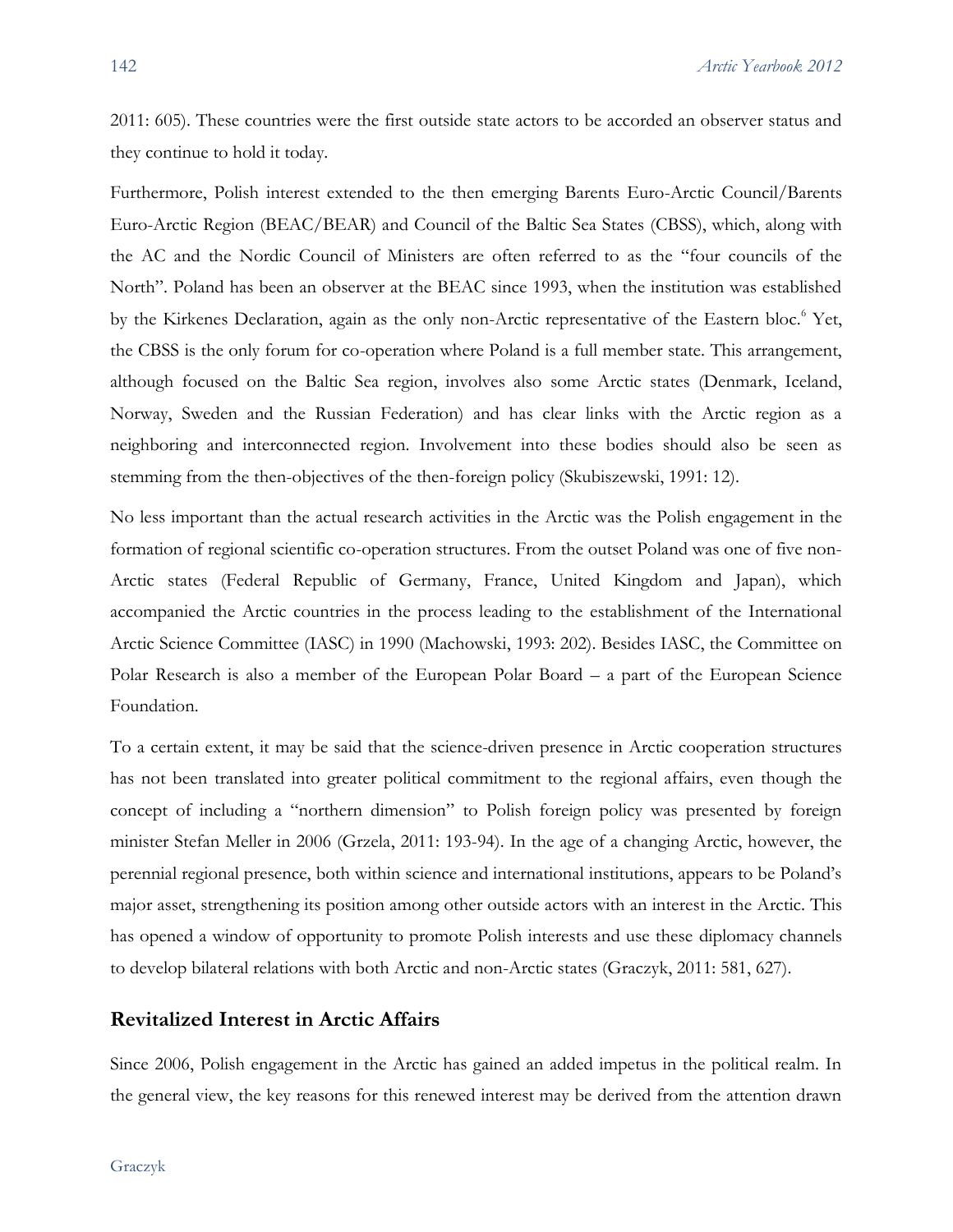by the publication of the Arctic Climate Impact Assessment (ACIA) findings in 2004 and the dramatic message it conveyed to the rest of the world (Hoel, 2007: 126; Koivurova, 2009). From the Polish perspective this made the polar research even more relevant. An understanding of the changing climate in the Arctic gives a better insight into climatic processes in temperate latitudes, and thus has direct impact on responses at the national level. Having a research station in the Arctic – a barometer for global climate change – has become a useful asset and important laboratory for understanding climate processes in other regions (Jania, 2010).

Furthermore, a geopolitical debate concerning the Arctic has intensified after planting a Russian national flag on the sea bottom at the North Pole by the expedition *Arktika 2007*. Under the circumstances, many outside actors have expressed their interest in being involved in Arctic governance structures. Since the only formal mode of involvement in discussions concerning the region for external entities is to become an observer at the AC, the interest of players such as China, Italy, Japan, South Korea, Singapore, and the European Union has centred on this forum (Graczyk, 2012: 278). However, after according the status to Spain in 2006, the process of admitting new observers has been brought to a halt due to the growing anxiety of the Arctic states and AC Permanent Participants (Graczyk, 2011: 606). Poland, as one of the current six state observers<sup>7</sup>, has found itself in a fairly exclusive group of countries within a hotly debated political situation in the Arctic. The reform of the Council being implemented by the Arctic states (Axworthy et al., 2012) created an opportunity for Polish diplomacy to engage in the process and advance Poland's scientific interests. To enhance a dialogue between Arctic and non-Arctic actors, the Polish foreign service undertook several initiatives, discussed below.

Since Poland has no direct economic or strategic interests in the Arctic (Osica, 2010: 7-8; Łuszczuk, 2011a: 128), it is important to identify main reasons for Polish increased diplomatic activity in the Arctic. Some authors argue that developments in the region are relevant to Polish foreign and security policy to the extent they affect its political and institutional environment (Osica, 2010: 8-10; Tarnogórski, 2009: 2). This refers primarily to cooperation within CBSS, the North Atlantic Treaty Organization (NATO) and the European Union (EU), which all have expressed their interest in processes above the Article Circle. Furthermore, Polish involvement should be seen through the prism of the Baltic Sea region, to which the Arctic is "a natural extension" (Grzela, 2011: 205), that is also politically interconnected (Osica, 2010: 9, 51).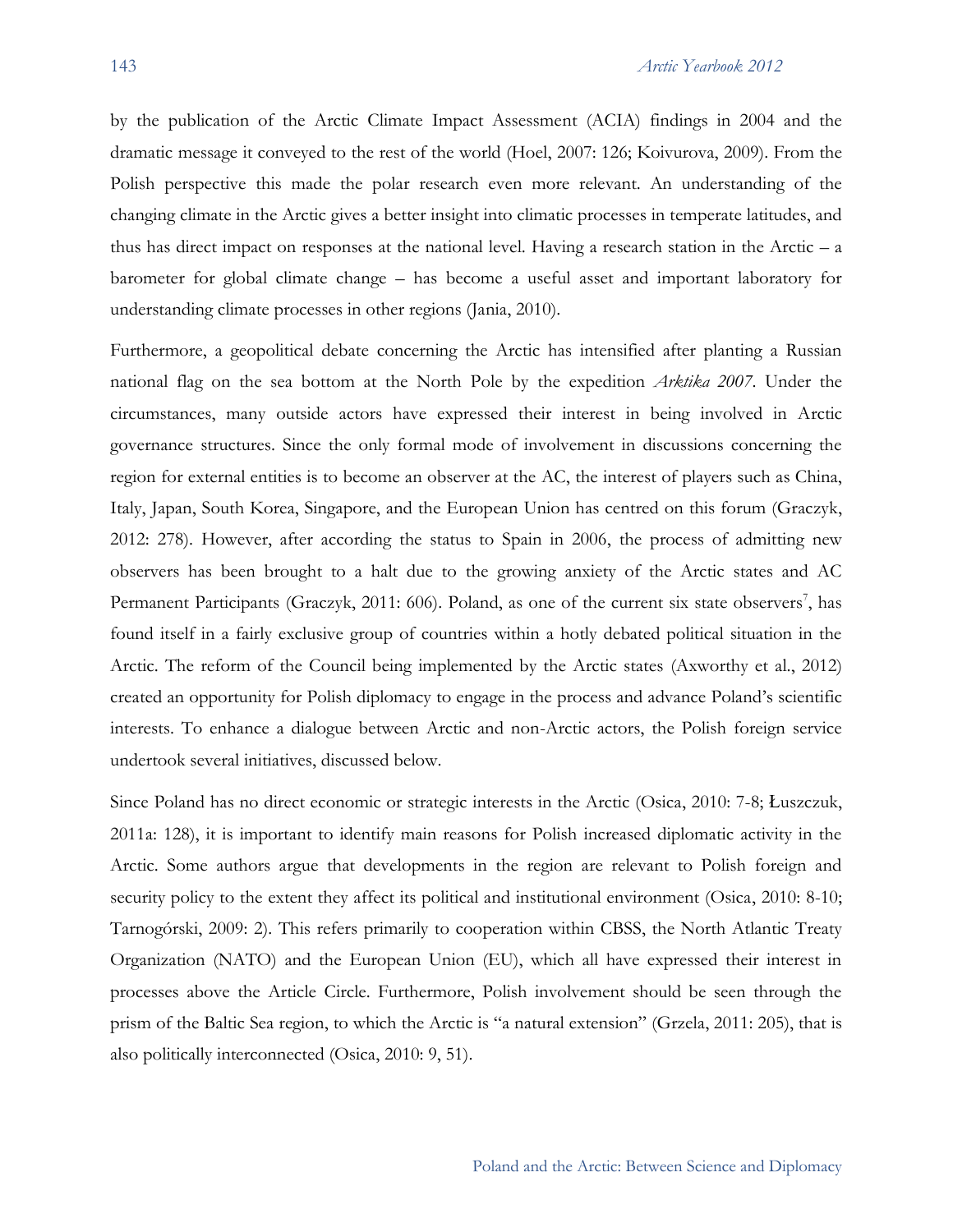An important factor that significantly contributed to the shift in the Polish approach towards the polar regions was an institutional enhancement within the Ministry of Foreign Affairs. In 2006 a new special post was created within the MFA's Department of Legal and Treaty Affairs to deal with the Arctic and Antarctic affairs. It later evolved to the position of "Ambassador for Polar Affairs". The reasons for that could be discerned in a growing global interest in the Arctic after the ACIA release and associated diplomatic opportunities mentioned above. Moreover, the position was meant to promote Polish scientific interests, notably when the International Polar Year 2007-2008 (IPY) was about to start.

The creation of this position, and the appointment of a former deputy minister of foreign affairs and ambassador to Denmark and Libya – Jakub T. Wolski – was a clear indication that Polish engagement in the polar regions was to be strengthened. The tasks of this position include attendance at AC and Antarctic Treaty System's meetings. Previously, these conferences had been mainly attended by ambassadors to the countries where the meeting was being held. This system suffered from lack of coordination, discontinuity and unfocused actions that prevented any policy towards polar regions to be carried out efficiently. Moreover, it was detrimental for Polish scientific interests as it had limited access to the AC Working Groups, which had been conducting important research projects to understand changes in the North and produced knowledge that laid foundations for policy developments. The newly appointed ambassador was also supposed to improve Polish participation in the Antarctic Treaty Consultative Meetings (ATCM).<sup>8</sup>

Nonetheless, a particularly important driver for Poland's renewed interest in Arctic affairs has been an increased engagement of the EU institutions in debate on Arctic governance and its goal to become an observer at the AC. The subsequent documents of the Commission (2008), the Council (2009) and the Parliament (2008 and 2011) outlined the general, however not entirely coherent (Wegge, 2012: 22-24), direction and principle of gradual development of the EU Arctic policy. Poland supports the general approach stemming from these statements and seeks to be involved in the policy making process (Łuszczuk, 2011b). For instance, it proved to be critical to enrich EU institutions' understanding of and sensitivity to Arctic governance issues (Wegge, 2012: 20). Poland, along with other EU member states that are also AC member states<sup>9</sup> and observers, may provide the EU institutions with essential knowledge, expertise and its own experience with the AC.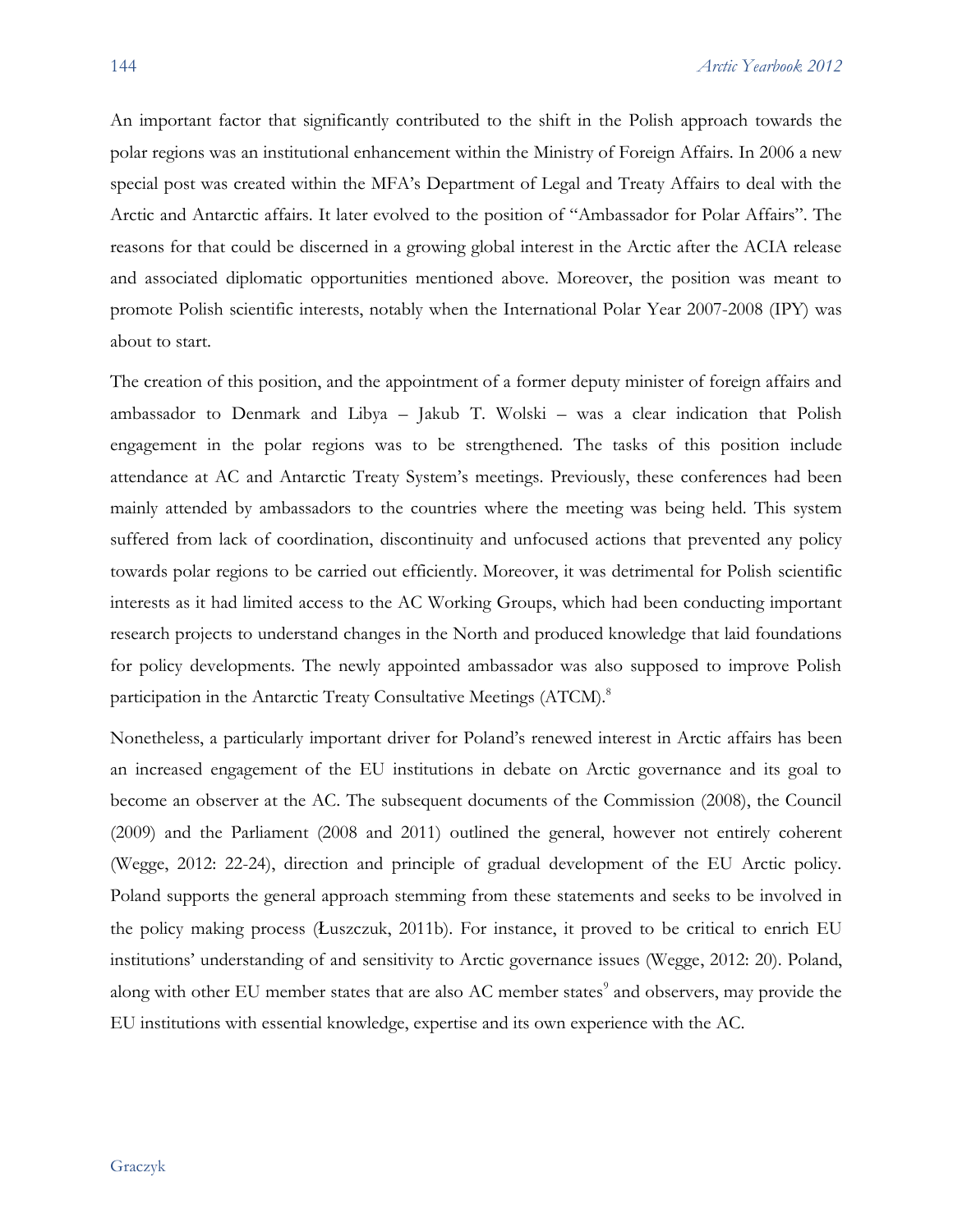#### **From Scientific Contributor to Player in Arctic Diplomacy?**

Today, the Stanislaw Siedlecki Polish Research Station (PRS)<sup>10</sup> in Hornsund, operated by the Institute of Geophysics, PAS, is considered the most important Polish asset in the Arctic. The combination of the Station's location within the South Spitsbergen National Park and long-lasting permanent year-round activity provides unique conditions for continued and long-term observations and studies on biodiversity and climate change.<sup>11</sup> These features have been recognized by scientists from multiple countries and by different institutions such as the National Aeronautics and Space Administration (NASA) and the World Meteorological Organization (WMO), which have chosen Hornsund as their permanent measuring facilities for aerosols levels and ozone layer.

The PRS is one of two permanently manned stations of the European Union member states, along with the joint French-German Arctic Research Base AWIPEV in Ny-Ålesund<sup>12</sup>, and the only non-Arctic state station outside the international scientific research and monitoring base operated by the Norwegian government-driven company 'Kings Bay'. Accordingly, it is fair to conclude that Poland holds a unique scientific position among the non-Arctic actors on Svalbard. This is further reflected in the Svalbard Science Forum, where the PRS is represented separately as the only non-Arctic state facility. The other example of this distinct position is the special Agreement between the Governor of Svalbard and the Committee on Polar Research of the PAS concerning the use of six huts owned by the Norwegian Government.<sup>13</sup>

The contribution of Polish research institutes, headed up by the PAS, and Polish scientists in foreign research centers, although already substantial, is increasing and expanding to other fields, such as the social sciences. Many international projects involving multinational research teams are ongoing in the Polish Polar Station in Hornsund. These activities were boosted during the IPY 2007-2008, which Polish scientists actively engaged in.<sup>14</sup> Furthermore, Poland actively engages in the Sustaining Arctic Observation Network (SAON) what is reflected by a relatively wide Polish representation in the SAON Board.<sup>15</sup> A clear sign of the Polish position and esteem Poland has earned in polar research is the opportunity to host the Arctic Science Summit Week (ASSW) in Cracow, in April 2013.

Based on these scientific activities, the Polish Ministry of Foreign Affairs has taken preliminary steps to build a more coherent national approach to the rapidly changing situation in the Arctic within relevant institutions. To this end, the MFA established a special Polar Task Force involving both government officials and scientists actually working in the polar regions to confer on the key issues related to the polar dimension in Polish foreign policy and articulation of central priority points. This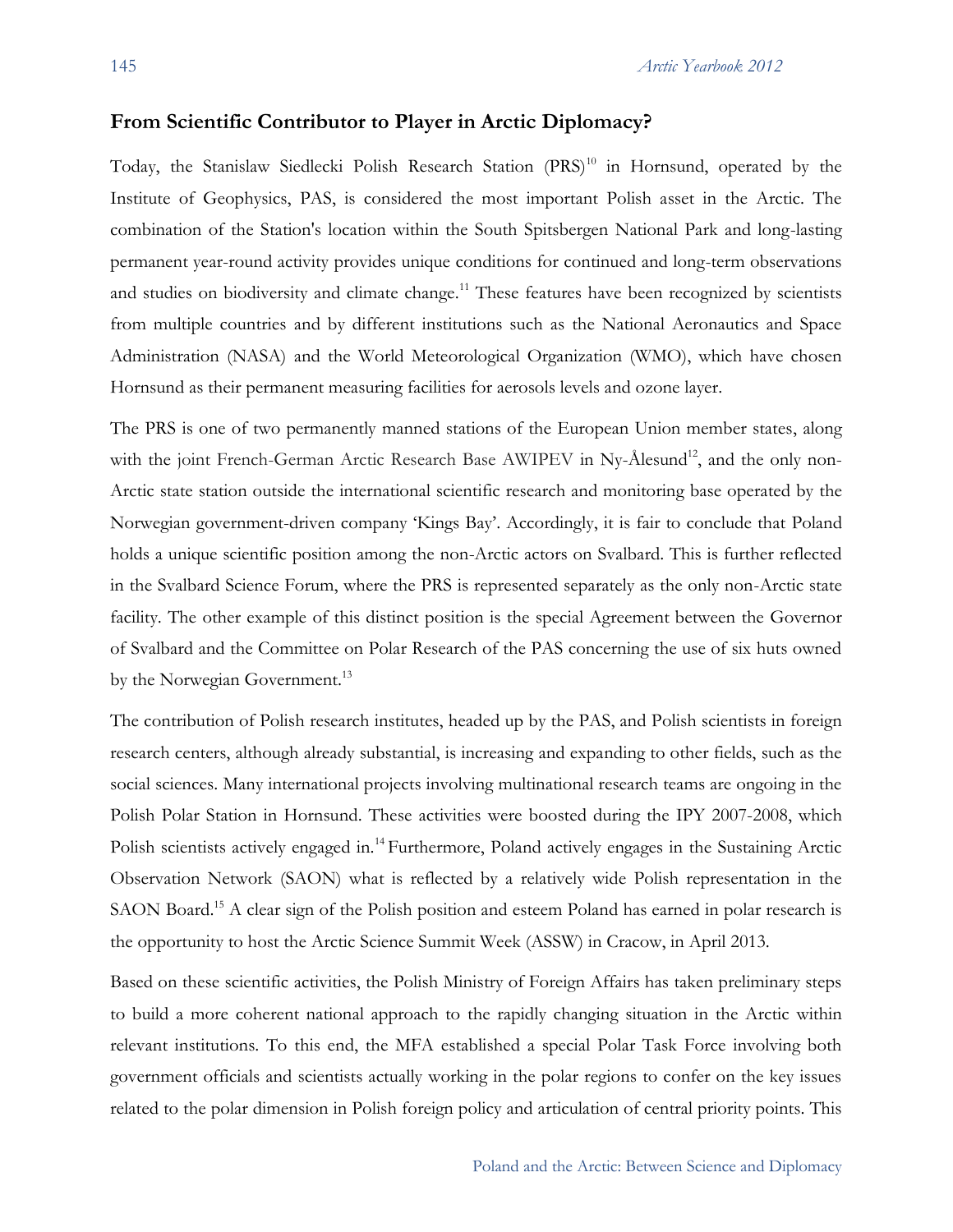close interaction between science and policy is arguably the most striking feature of the renewed approach to Polish engagement in high latitudes.

Accordingly, Poland seems to be assuming a more ambitious position that might give it greater political leverage in the European and global scenes. Such a multifaceted approach is reflected in the "four pillars" of the Polish approach to the Arctic presented by Under Secretary of State Maciej Szpunar (2011), comprising: 1) recognition that existing international legal framework, including the United Nations Convention on the Law of the Sea (UNCLOS) and the principle of freedom of scientific research, apply in the Arctic; 2) active engagement in development of the EU Arctic policy, ensuring inclusion of Polish interests; 3) cooperation with regional institutions and organizations, primarily the Arctic Council; and 4) public diplomacy (Borkowski, 2011). From the Polish viewpoint it is essential to further develop the Arctic governance system to be able to respond to the growing interest in these questions, particularly in reference to shipping and utilization of natural resources. According to the Polish position, the Arctic Council is the most appropriate place to discuss these questions (Borkowski, 2010; Szpunar, 2011), therefore it should be further strengthened to efficiently tackle them. Prospectively, it can be said that Poland's efforts to promote cooperation and compliance with international law originate in the country's security policy. Given the immediate contiguity of the Baltic region to the Arctic, it is essential for Poland to keep this area stable and peaceful (Osica, 2010: 9; Grzela, 2011: 205).

Specifically, Poland has also formulated its policy priorities pertaining to the AC, and it seems reasonable to perceive them as an integral part of the Polish stance on the Arctic. Overall, these considerations concentrate on participation of Polish scientists in the AC working groups activities<sup>16</sup>, that could be further enhanced. Furthermore, Poland seeks more opportunities to be involved with AC projects and underscores freedom of scientific research as the principle that should be a foundation of the Council's work. Finally, in the country's view, it is essential to maintain and develop propitious relations between the Arctic states and observers (Kremer, 2008). Poland has been fairly active in putting these points into action.

For instance, Polish diplomats advocated for an introduction of Deputy Ministers Meetings (DMM) between Ministerial Meetings as a new political level within the AC, and extending the invitation to deputy ministers from observer states. This was partly successful as Polish undersecretaries of state participated in two such meetings – the unofficial meeting in Tromsø in May 2008 (deputy minister Andrzej Kremer) and the first AC Deputy Ministerial Meeting in Copenhagen in May 2010 (deputy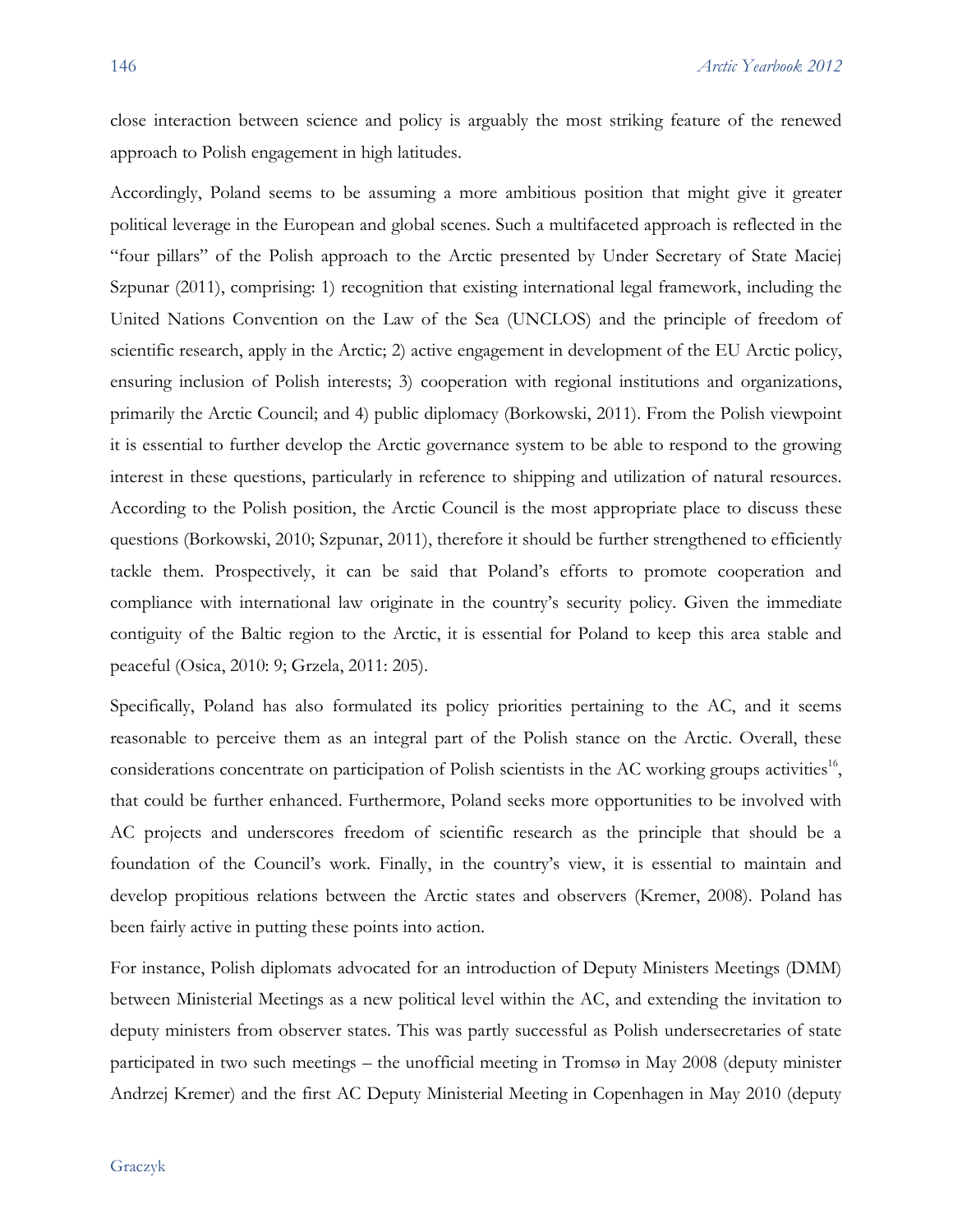minister Jan Borkowski). This formula has not been followed up by the Swedish Chairmanship, as observer deputy ministers were not invited to the DMM in Stockholm in May 2012. The second important enterprise was the AC observers meeting in Warsaw on 26 March 2010 organized to freely discuss non-Arctic states concerns with then Danish SAO Chair Ambassador Lars Møller.<sup>17</sup> The meeting was attended by representatives of all the observer states (both permanent and ad-hoc) as well as the European Commission (Graczyk, 2011: 625-628).

From a Polish foreign policy perspective, the EU Arctic policy concept may be perceived as one of several levels of Polish involvement in Arctic affairs. The EUs main objectives correspond closely to Polish priorities in the region, what has opened a window of opportunity for interplay to develop consistent policies and seek synergy in pursuing common interests (Łuszczuk, 2011b: 26).

This may make the Polish voice better heard and provide the country with valuable instruments to secure its interests by aligning them with or including them in EU Arctic policy. For instance, one of the conclusions of the EU Parliament's (EP) resolution from 20 January 2011, emphasizing a need for full access for international teams of scientists to carry out research in this area, was proposed by the Polish Member of the EP, Jarosław Wałęsa (Łuszczuk, 2011b: 22; Grzela, 2011: 203).

Moreover, in November 2011, during Poland's first ever presidency of the EU Council, Poland organized a working meeting of senior MFA officials from all of the EU member states (though not all attended) to discuss EU Arctic policy. It aimed at increasing dynamics of policy development at the member states' level through better coordination. The meeting was followed by a briefing for the Arctic states about the outcomes (Senior Polish MFA Official, personal communication, December 14, 2011). In addition, Poland has officially supported EU efforts to be accorded AC observer status on different occasions, including at AC meetings. These examples clearly illustrate Poland's efforts to play an active role in developing and influencing the EU Arctic policy (Grzela, 2011: 200; Osica, 2010: 8).

To some extent, Poland has a comparative advantage over other AC observer states due to continuous representation at nearly all the AC meetings<sup>18</sup> since 2006 by Ambassador Jakub T. Wolski. This exceptional standing among state observers enriches understanding of developments and heightens the sense of moods and attitudes among the Arctic actors. Yet another key factor in increased Polish diplomatic activity in the Arctic is the highly entrepreneurial role played by Ambassador J. T. Wolski, who succeeded not only in elevating Arctic issues higher in the foreign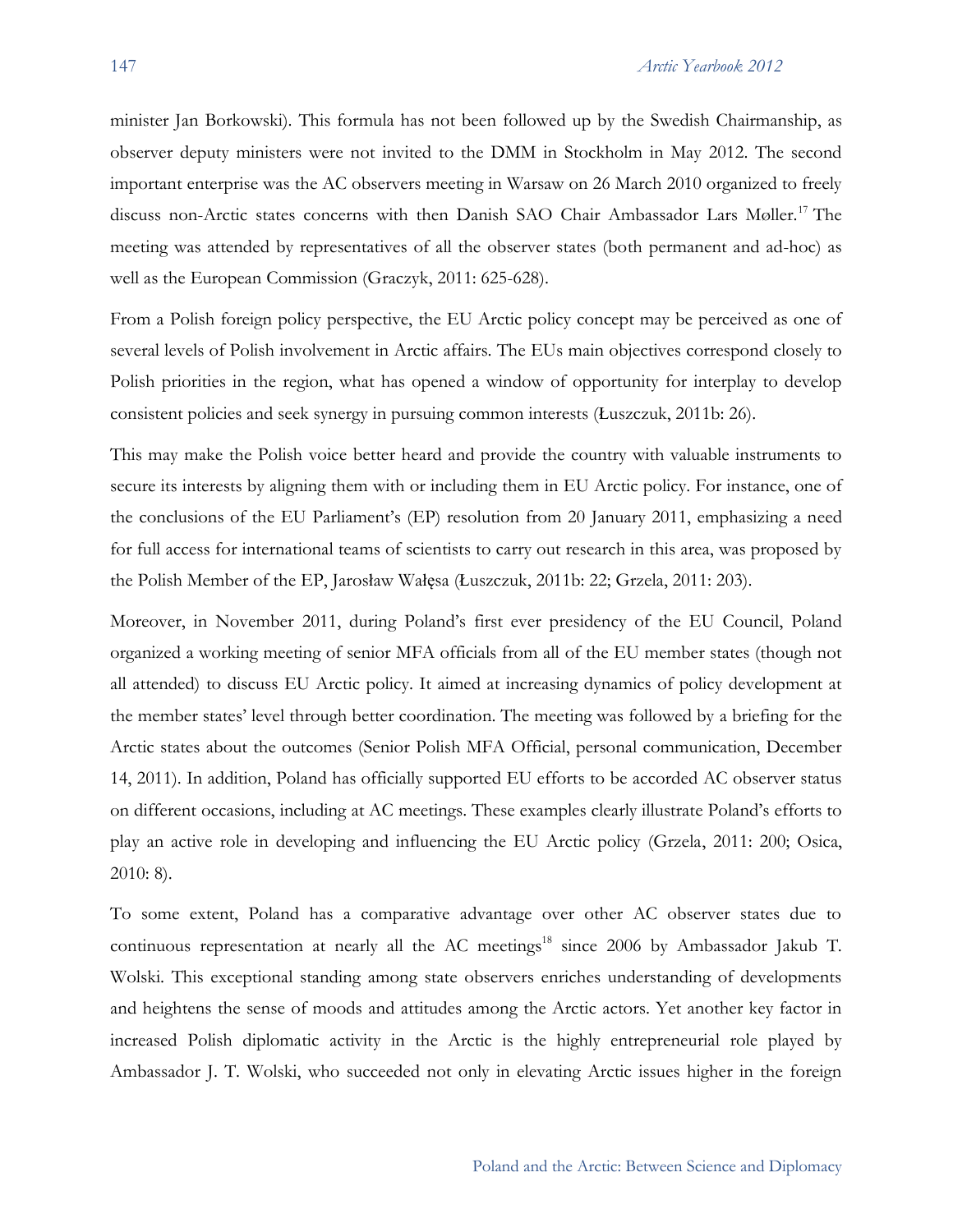policy agenda, but also in consolidating the Polish scientific community from multiple fields to provide the MFA with their expertise on developments in polar regions.

The importance of Arctic developments to outside players such as the EU, or Asian states striving to obtain an observer status at the AC, has generated further favorable circumstances for the Polish foreign service by opening new avenues to build special relationships with this particular group of actors. It is submitted that given Poland's limited capabilities compared to other external entities, it has been able to specialize as an intermediary state in regional relations. To play any role in such settings, medium or small states such as Poland have to concentrate on areas in which they have a comparative advantage (Schroeder, 1994: 125; 1998: 3-5). Accordingly, Polish diplomats seem to be making use of their well-established and non-controversial position in the region to act as advocates for other non-Arctic entities, which gives them an added advantage in relations with non-Arctic states and extra diplomatic leverage in both the AC and the EU. In some cases non-Arctic states sought the opportunity to consult on Arctic issues with Poland during official visits, which may suggest that the country is perceived as a pacesetter in regard to involvement of outside actors (Senior Polish MFA Official, personal communication, October 20, 2010; Graczyk, 2011: 581).

Initiatives at the multilateral level are underpinned and complemented by a network of bilateral relations with the Arctic states. Poland holds consultations on Arctic affairs with respective northern countries at different diplomatic levels. The highest form of interaction to date was a letter from Foreign Minister Radosław Sikorski to his Swedish counterpart Carl Bildt on strengthening of mutual cooperation in the Arctic. This diplomacy channel is of particular importance for the country's Arctic related foreign policy as it allows it to survey Arctic states' positions, bridge gaps in knowledge and explore potential areas for cooperation and engagement.

Increased activity within public diplomacy completes the picture of Poland's renewed and broadened interest in Arctic affairs. The Polish MFA has supported various conferences and seminars<sup>19</sup> aimed at discussing common misperceptions and misunderstandings of the situation in the Arctic. The important thing to note in this connection is that at two events the Polish government was represented at the relatively high level of deputy foreign ministers, who at each occasion presented main Polish interests and goals in the Arctic.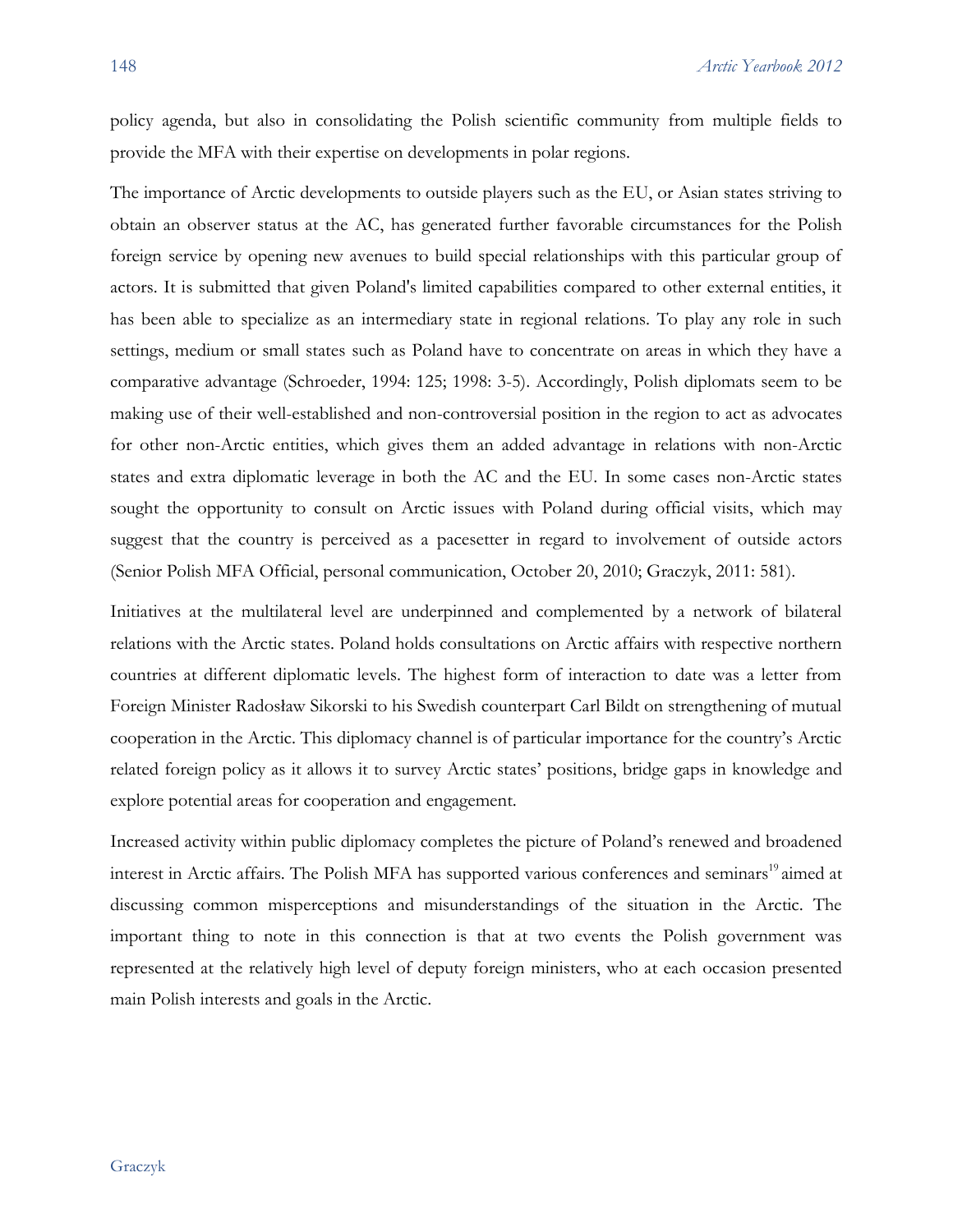#### **A Polish Arctic Policy?**

Long-standing scientific activity is a crucial foundation of Polish presence and foreign policy in the Arctic, which might be characterized as a continuous exchange between science and diplomacy, with primacy on the former one. This aptly illustrates the Polish approach to polar affairs, which is based entirely on the scientific interests and thus does not involve either controversial or challenging issues in relations with the Arctic states (Eyres, 2010) nor excessive ambitions with regard to Arctic politics.

Given the Arctic states' reluctance towards external entities, notably within the AC, it seems pertinent to build confidence, transparency and mutual understanding. One way to achieve this is to define the role(s) and formulate statements of interest. The processes unfolding in the Arctic may affect Poland's political, security, and institutional environments (Osica, 2010: 8; Łuszczuk, 2011b: 1) creating a need to adopt an adequate position. However, it is important that such a document would not be just a passive and derivative policy built on the priorities of organizations such as EU and NATO, but rather an active and conscious policy process meeting Polish capabilities and aspirations. Not taking action would likely result in Poland losing direct influence on the factors and processes shaping its international environment (Łuszczuk, 2011a: 130). Moreover, a well-defined policy might facilitate carrying out coherent and coordinated actions by various Polish institutions. In the latter context, the concept of a Polish polar policy in relation to scientific research in the Arctic and Antarctic is not entirely new and can be traced back to the 1970s and 1980s, when the Council of Ministers passed a number of resolutions establishing a legal framework for Polish research activity in polar regions (Machowski, 1993: 205).

Over the past four years<sup>20</sup> a great deal of effort has been made to develop a Polish approach to the polar regions. A closer inspection of official statements (Kremer, 2008; Borkowski, 2010, 2011; Szpunar, 2011) reveals that the issue and focus areas have varied during this period. Nevertheless, they now seem to have crystallized and may well become central points in an officially formulated document in the near future. Importantly, it will most likely cover both polar regions, bearing in mind all the differences between them (Szpunar, 2011). Key aspects of a possible Polish polar policy will include freedom of scientific research; role of observers in the AC; EU efforts to be granted Observer status; compliance with international law and norms; and development of the EU Arctic Policy and public diplomacy (Kremer 2008; Borkowski 2010, 2011; Szpunar, 2011).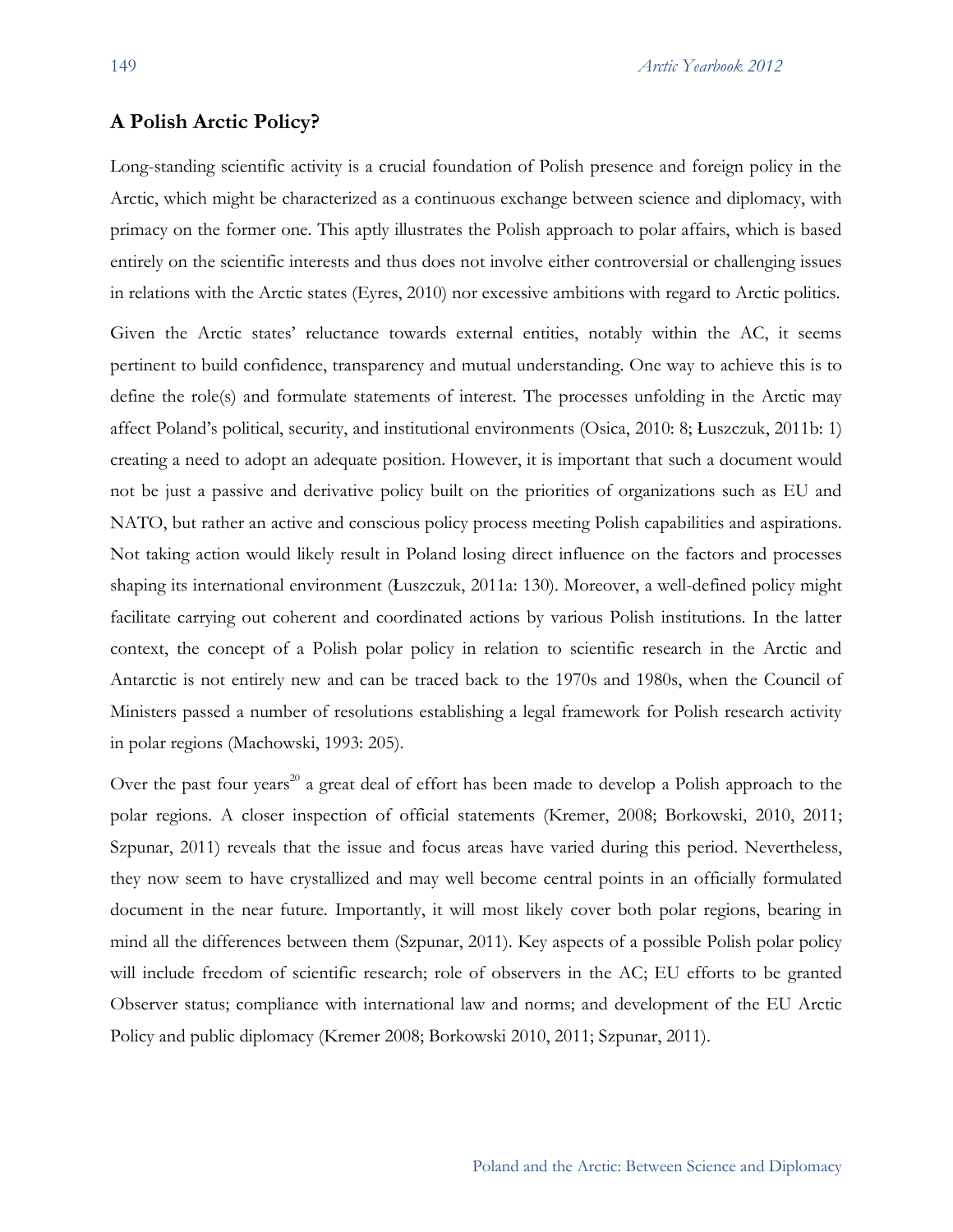# **Conclusions**

When assessing Polish engagement in Arctic affairs, it is important to set it in a wider context of general non-Arctic involvement in Arctic research and political institutions. Specifically, Poland's capabilities and resources need to be compared to other actors' potential to act in different issueareas. Poland as the only state from the former Soviet bloc (excluding Russia) maintains its permanent research stations in the Arctic (Svalbard) and has been involved in regional institutions (AC and BEAC) from the outset. Moreover, the crucial and now also inherent dimension of Polish interest in Arctic affairs is the EU Arctic policy that is currently under development. Poland's political engagement in the Arctic takes place at the following levels: 1) Arctic regional (within the AC); 2) Arctic sub-regional (within the BEAC/BEAR); 3) European regional (within the EU); and 4) bilateral (with Arctic and involved non-Arctic states), and includes various issue-areas ranging from promotion of freedom of the scientific research to enhancement of stability and security in the North.

Although Poland's activity is often constrained by limited capacity, the country seems to compensate for that by an increased number of diplomatic actions and initiatives that allow for contributing to the ongoing debates on some of the most salient issues. Poland starts to convert its traditional research based activity to political gains. To certain extent it emerges from the necessity to protect its scientific interests, but also aims at strengthening the position in regional and European affairs. In this particular instance, a lack of any claims and interests related to shipping and exploitation of natural resources may be considered as an advantage in the perception of Poland as an advocate for closer cooperation between Arctic and outside actors that can contribute to regional stability, especially by alleviating the highly politicized and vexed question of non-Arctic involvement. It does not mean, however, that Poland postulates a complete opening of the Arctic for all the actors, who may discern their own interests in the region. On the contrary, Poland emphasizes the importance of understanding the rules that apply in the Arctic Council and the region, and its policy priorities seem to be in line with the Arctic states' stances in this regard.

Polish policy is focused on practical and actual problems of the Arctic and does not engage in discussions on matters that are not within its range. This may be perceived as a good understanding of the processes and phenomena occurring in the region, especially when it comes to concerns being raised by the indigenous peoples organizations in reference to observer status in the AC (AAC, 2007; ICC, 2010). Poland also seems to be considering these developments in relation to organizations to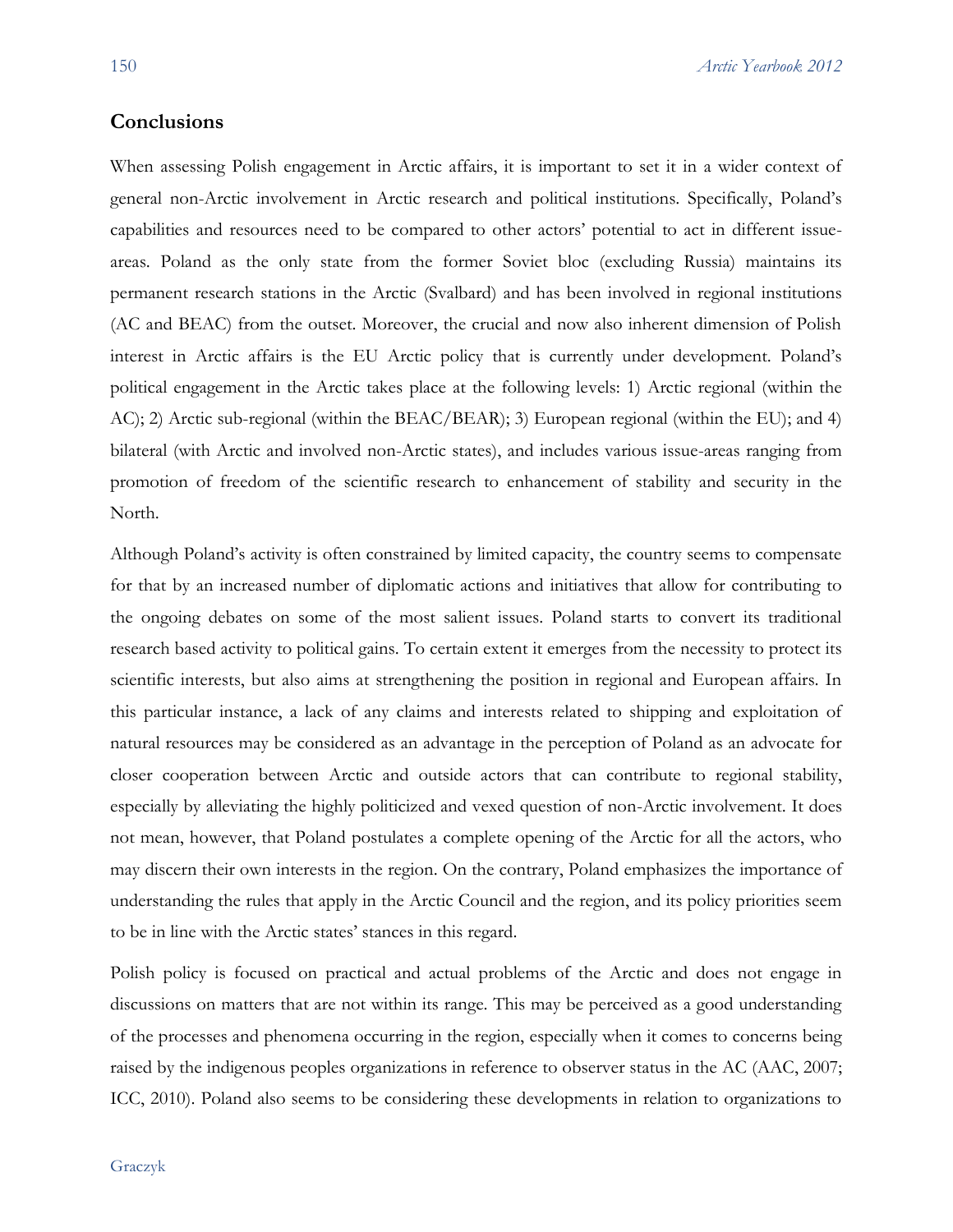which it is a member. Based on scientific capacity and knowledge that have been built for decades (Grzela, 2011: 196), Polish policy makers will have more diplomatic leverage in shaping institutional policies. A prospective EU Arctic policy congruent with Polish interests may facilitate their promotion in Arctic institutions.

Overall, it is fair to say that Polish involvement in the Arctic is based on a realistic estimation of potential and felicitous utilization of strengths and assets (Łuszczuk, 2011a: 132), which makes the country's diplomatic actions in reference to the Arctic relatively effective. The Polish approach to the polar regions seems to have been developed in a cautious, but ambitious manner, aiming at both securing the country's scientific interests and seeking opportunities to strengthen relations with Arctic states through bilateral and multilateral cooperation.

#### **Notes**

- 1. Poland is involved in both polar regions. The state holds a consultative status to the Antarctic Treaty since 1977 and maintains the Antarctic Polish Station Henryk Arctowski in the Admiralty Bay, King George Island since 1977. In the Arctic it has a "permanent" observer status at the Arctic Council (since the inception of the forum in 1996, oficially confirmed in 1998) and the Barents Euro-Arctic Council (BEAC) - since 1993. Polish research institutes maintain several research stations on the Spitsbergen island (Svalbard Archipleago), and the oldest and biggest one among them - the Stanislaw Siedlecki Polish Polar Station at Hornsund - is operated year round.
- 2. For more information on Polish exploratory and scientific activities in the Arctic from the 19th to 21st century see: Machowski, 1993: 203-206; Barr, 1985; Birkenmajer, 2008, Eyres, 2010; Puczko, 2007.
- 3. Treaty between Norway, The United States of America, Denmark, France, Italy, Japan, the Netherlands, Great Britain and Ireland and the British overseas Dominions and Sweden concerning Spitsbergen, signed in Paris 9th February 1920 [hereinafter the Svalbard Treaty]. It entered into force on 14 August 1925. 'Svalbard' is the name given by Norway to the entire archipelago, while 'Spitsbergen' is a name of its largest island.
- 4. Article 5 of the Treaty stipulates conclusion of conventions "laying down the conditions under which scientific investigations may be conducted" in the archipelago. There is, however, no convention regulating scientific activities on Svalbard.
- 5. The Svalbard Science Forum may be now considered a substitution for convention on scientific activity stipulated by the Svalbard Treaty (cf. Machowski 1995, 20).
- 6. Other observers are Canada, France, Germany, Italy, Japan, the Netherlands, Great Britain and USA.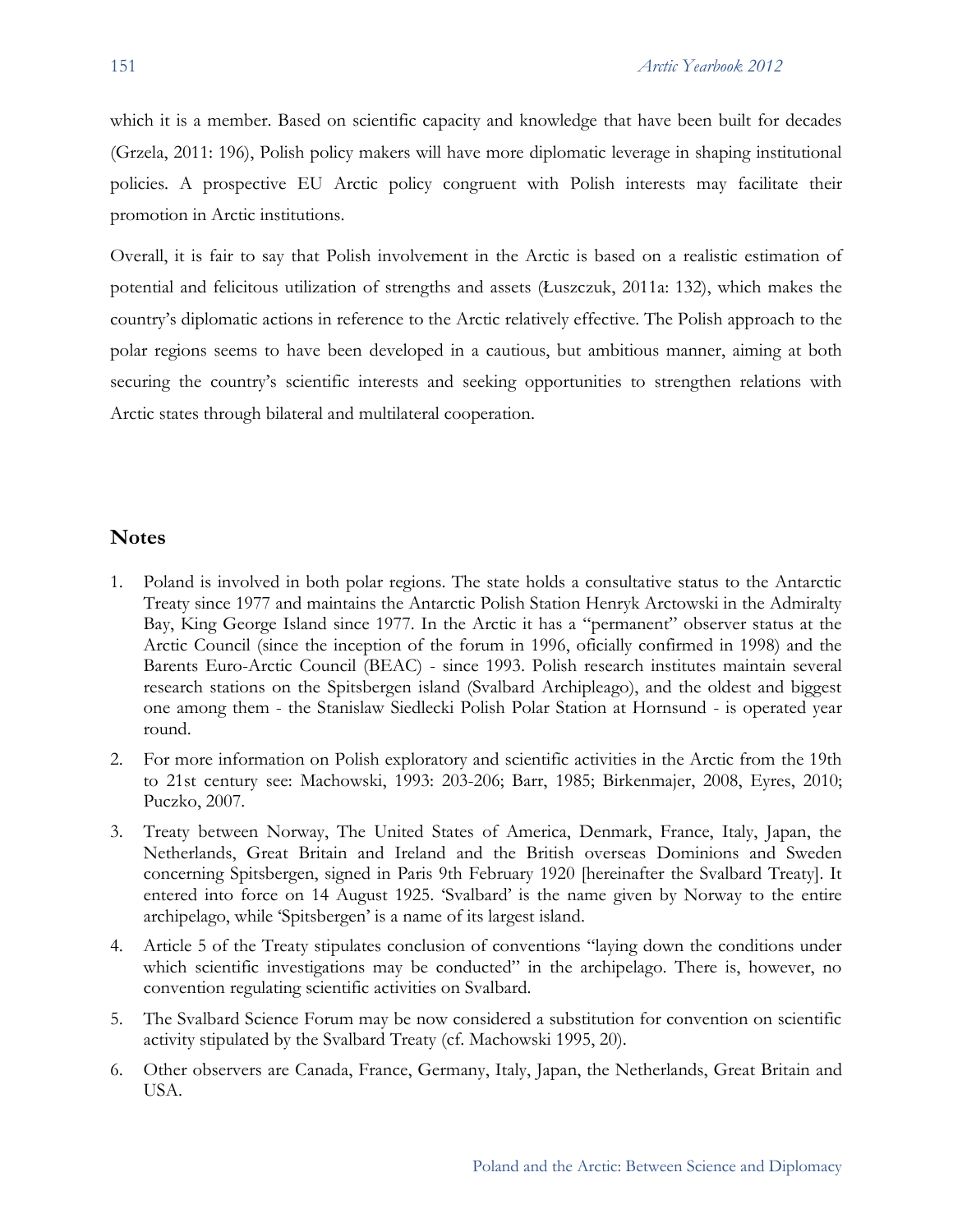- 7. The other states accorded this status are: France, Germany, Great Britain, the Netherlands, and Spain.
- 8. Poland hosted the  $25<sup>th</sup>$  Antarctic Treaty Conslutative Meeting in 2002, in Warsaw.
- 9. There are three EU member states among the AC Member States: Denmark, Finland, Sweden. Two further Arctic states, Norway and Iceland are closely interconnected within the European Economic Area. Moreover, Iceland applied for the EU membership in July 2009. Greenland left the European Economic Community in 1985, but has a special relationship with the EU as one of the Overseas Countries and Territories. For instance, Greenlanders have EU citizenship.
- 10. For a history of the station and Polish expeditions to Svalbard see: Puczko 2007. There are also five seasonal Polish stations on Spitsbergen maintained by universities from Wrocław, Lublin, Poznań, Toruń and Kraków.
- 11. Comprehensive information about activities carried out in Hornsund can be found at the station's website: http://hornsund.igf.edu.pl/index\_en.php.
- 12. British, Dutch and Italian stations operate seasonally and are not permanently manned. The same apply to Chinese, Japanese, Korean and Indian stations. Thus, Polish and German-French stations are the only year-round ones among the non-Arctic states. See: http://www.kingsbay.no/index.php?option=com\_content&view=article&id=127&Itemid=118.
- 13. The Agreement is available under this link: http://www.kbp.pan.pl/images/stories/pliki/4268\_001.pdf
- 14. For a brief overview of Polish activities under the IPY 2007-2008 see: http://classic.ipy.org/national/HAIS%206\_Jan09/HAIS-6%20E%208%203%20Poland.pdf
- 15. For information about the SAON Process see: http://www.arcticobserving.org/background. See also: http://www.arcticobserving.org/board/board-members
- 16. Polish scientists are engaged primarily in the workings of the Arctic Monitoring and Assessment Programme (AMAP), e. g. the "Snow, Water, Ice and Permafrost" (SWIPA) project.
- 17. For press release about the meeting see: http://www.msz.gov.pl/Warsaw,Meeting,of,Arctic,Council,Observer,States,34660.html.
- 18. Except one SAO meeting in Ilulissat in April 2010 because of the volcanic ash cloud from Iceland.
- 19. For instance, the first ever conference on new processes developing in the North entitled "On Top of the World – Addressing Challenges of the Arctic Region" was organized by the Danish and Norwegian Embassies in Warsaw and the Polish think-tank DemosEuropa, with support from the Polish MFA in March 2010. The event was attended by several AC Senior Arctic Officials and experts from the Arctic states and Poland. A year later, in March 2011, another seminar "A More Accessible Arctic: Myths, Facts and Issues Ahead" was held at the Embassy of Canada in Warsaw as a joint project of the Canadian diplomatic post and the Polish Institute of International Affairs (PISM). For a press release see: http://www.canadainternational.gc.ca/poland-pologne/highlightsfaits/Arctic.aspx?lang=eng&view=d
- 20. For the first time Polish policy priorities within the AC and in the Arctic were publicly stated in May 2008 in Tromsø, Norway by undersecretary of state Andrzej Kremer.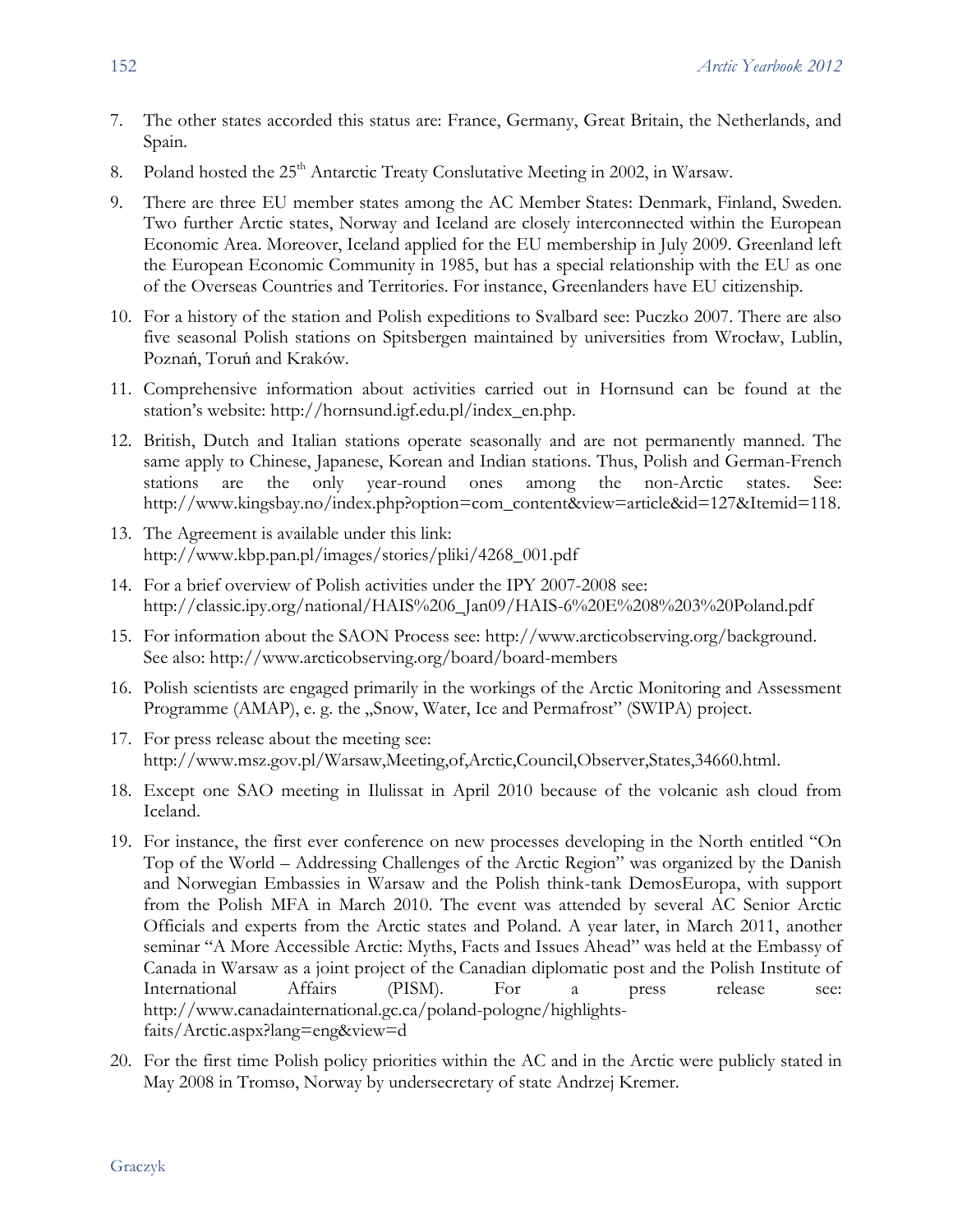## **References**

- AAC. (2007, March). Improving the Efficiency and Effectiveness of the Arctic Council: A Discussion Paper. *Arctic Athabaskan Council*. Retrieved (05.12.12) from, http://ac.npolar.no/filearchive/AAC\_Arctic\_Council\_Future\_Dec\_2006.pdf
- Axworthy, T. S., T. Koivurova, & W. Hasanat (Eds). (2012). The Arctic Council: its place in the future of Arctic Governance. Toronto: Munk-Gordon Arctic Security Program & the University of Lapland.
- Barr, W. (1985). Imperial Russia's Pioneers in Arctic Aviation. *Arctic*. 38(3), 219-230.
- Birkenmajer, K. (2008). Editorial The journal Polish Polar Research a vivid record of the Polish and international bi-Polar scientific activity. *Polish Polar Research*. 29(1), 3-4.
- Borkowski, J. (2010, May 27). Statement at the Arctic Council Deputy Ministerial Meeting, Copenhagen, Denmark.
- Borkowski, J. (2011, February 21). Odpowiedź sekretarza stanu w Ministerstwie Spraw Zagranicznych - z upoważnienia ministra - na interpelację nr 20265 w sprawie roli i miejsca Arktyki w polityce zagranicznej Polski (Response of the secretary of state in the Polish Ministry of Foreign Affairs – on behalf of Minister – to MEP question no. 20265 on the role and place of the Arctic in Poland's foreign policy). Retrieved (01.7.12) from, http://orka2.sejm.gov.pl/IZ6.nsf/main/5227F2FE
- Eyres, H. (2010, February 20). Exploration or exploitation? *Financial Times*. Retrieved (05.3.12) from, http://www.ft.com/intl/cms/s/2/48713966-1ce5-11df-aef7- 00144feab49a.html
- Graczyk, P. (2011). Observers in the Arctic Council evolution and prospects. *The Yearbook of Polar Law*. 3, 575-633.
- Graczyk, P. 2012. The Arctic Council Inclusive of Non-Arctic Perspectives: seeking a new balance. In Axworthy, T. S., T. Koivurova, and W. Hasanat (Eds). *The Arctic Council: its place in the future of Arctic Governance* (pp. 261-305). Toronto: Munk-Gordon Arctic Security Program & the University of Lapland.
- Grzela, J. (2011). Rola i miejsce Arktyki w polityce zagranicznej Polski (The role and place of Arctic in the Polish foreign policy). In R. Czarny (Ed.). *Daleka Północ w globalizującym się świecie* [Special Issue]. *Studia Humanistyczno – Społeczne*. 5, 183-206.
- Heininen, L. (2011). Arctic Strategies and Policies: Inventory and Comparative Study. The Northern Research Forum & the University of Lapland.
- ICC. (2010, February). The Role and Application Process of Observers in the Arctic Council. Views from the Inuit Circumpolar Council. *Inuit Circumpolar Council* (Draft).
- Jania, J. (2010, March 26). *Statement at the meeting of Arctic Council Observer States*.Warsaw, Poland.
- Joenniemi, P. (1989). Competing images of the Arctic: a policy perspective. In O. R. Young (Ed.), Arctic Environmental Cooperation [Special Issue]. *Current Research on Peace and Violence*, XII(3), 111-122.
- Koivurova, T. (2009). Limits and possibilities of the Arctic Council in a rapidly changing scene of Arctic governance. *Polar Record*. 46(2), 146–157.
- Kremer, A. (2008, May). *Statement at the Deputy Ministers Meeting*. Tromsø, Norway.
- Machowski, J. (1993). IASC as legal framework of international scientific cooperation in the Arctic. *Polish Polar Research*. 14(2), 177-207.
- Machowski, J. (1995). Scientific activities on Spitsbergen in the light of the international legal status of the archipelago. *Polish Polar Research*, 16(1-2), 13-35.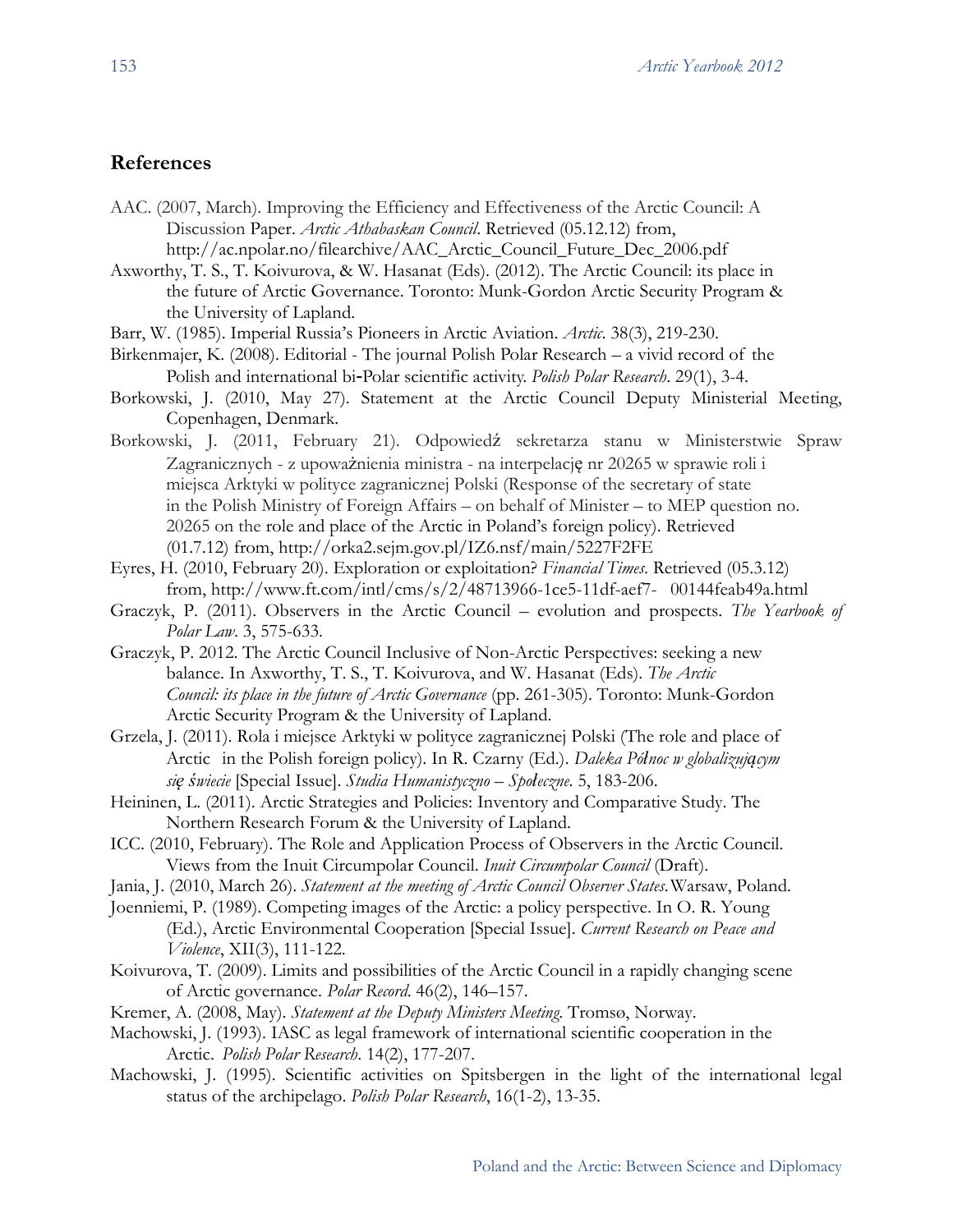- Major, C. & Steinicke, S. (2011). EU Member States Perceptions of the Security Relevance of the High North (Working Paper FG02/FG03-WP No 4/5). Berlin: German Institute for International and Security Affairs. Retrieved (10.2.12) from, http://www.swp-berlin.org/fileadmin/contents/products/arbeitspapiere/wp\_mjr\_ste\_ Geonor\_Oktober\_2011.pdf
- Łuszczuk, M. (2011a). Uwarunkowania polskiej polityki zagranicznej wobec regionu Arktyki (The conditions for the development of the Polish foreign policy towards the Arctic). In A. Jarosz, K. Olszewski (Eds.), Polityka zagraniczna III RP. 20 lat po przełomie. Tom I: *Koncepcje, bezpiecze*ń*stwo, kwestie prawne i polonijne* (121-134). Toruń: Wydawnictwo Uniwersytetu Mikołaja Kopernika (Nicolaus Copernicus University Press).
- Łuszczuk, M. (2011b). Propozycje założeń stanowiska strony polskiej wobec dokumentów unijnych dotyczących prawno międzynarodowej i politycznej problematyki rejonu Arktyki (Study prepared for the Ministry of Foreign Affairs of Poland, February/March 2011).
- Nilson, H. R. (1997). Arctic Environmental Protection Strategy (AEPS): Process and organization, 1991-97. An assessment. *Rapportserie* No. 103. Oslo: Norwegian Polar Institute.
- Osica, O. (2010). The High North as a New Area of Cooperation and Rivalry [Special Issue]. *Przegląd Natoliński*. I(4), 3-54.
- Oude Elferink, A. G. (1992). Environmental Protection in the Arctic the Rovaniemi Process. *Marine Pollution Bulletin*. 24(3), 128–130.
- Puczko, M. (2007). 50 Years of the Hornsund Polish Polar Station (Spitsbergen, Svalbard). Warszawa: NAVIGA.
- Schroeder, P. W. (1994). Historical Reality vs. Neo-realist Theory. *International Security*. 19(1), 108- 148.
- Schroeder, P. W. (1998). Making a Necessity of Virtue: The Smaller State as Intermediary Body. *Austrian History Yearbook*. XXIX(part 1), 1-18.
- Schroeder, P. W. (2004). *Systems, Stability, and Statecraft: Essays on the International History of Modern Europe.* Basingstoke and New York: Palgrave Macmillan.
- Skubiszewski, K. (1991). Sejm Exposé by Minister for Foreign Affairs of the RP, Krzysztof Skubiszewski, Warsaw, 26 April 1990. *Recueil de Documents*. 2(1991). Warsaw: Polish Institute of International Affairs.
- Skubiszewski, K. (1992). The Foreign Policy of the Republic of Poland in 1991. Sejm Exposé of the Polish Foreign Minister Krzysztof Skubiszewski, Warsaw, 27 June 1991. *Recueil de Documents*. 1992/XLVIII. Warsaw: Polish Institute of International Affairs.
- Svalbard Treaty. 1920). Treaty concerning the Archipelago of Spitsbergen, The United States of America, Great Britain and Ireland and the British Dominions Beyond the Seas, Denmark, France, Italy, Japan, the Netherlands, and Sweden, February 9, 1920, T.S. 41. In *League of Nations. (1920). Treaty Series. Publication of Treaties and International Engagements Registered with the Secretariat of the League of Nations*. 2(1), 7-19. Retrieved (05.8.12) from, http://treaties.un.org/doc/publication/unts/lon/volume%202/v2.pdf
- Szpunar, M. (2011, February 24). *Wystąpienie Podsekretarza Stanu Pana Macieja Szpunara na polskokanadyjskiej konferencji arktycznej* (Speech presented at the joint Polish-Canadian conference "A More Accessible Arctic: Myths, Facts and Issues Ahead"). Warsaw, Poland.
- Tarnogórski, M. (2009). Arctic Claims—Political and Legal Aspects. *Bulletin*, 21(21), 41-42.